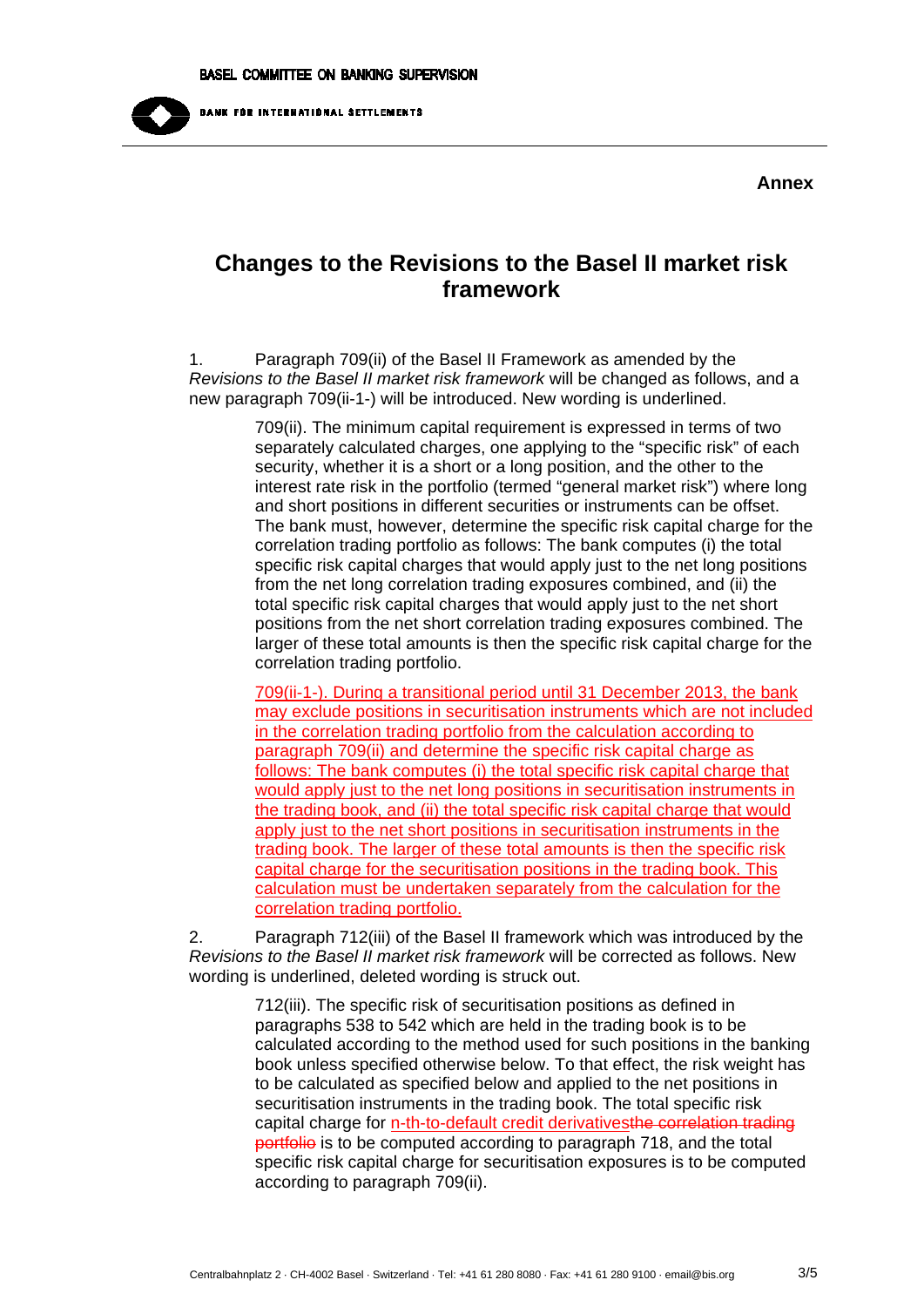

**BANK FOR INTERNATIONAL SETTLEMENTS** 

3. After paragraph 712(vii) of the Basel II framework, the following heading and paragraph will be introduced.

## *Limitation of the specific risk capital charge to the maximum possible loss*

712(viii). Banks may limit the capital charge for an individual position in a credit derivative or securitisation instrument to the maximum possible loss. For a short risk position this limit could be calculated as a change in value due to the underlying names immediately becoming default riskfree. For a long risk position, the maximum possible loss could be calculated as the change in value in the event that all the underlying names were to default with zero recoveries. The maximum possible loss must be calculated for each individual position.

4. Paragraph 718(xcv) of the Basel II framework as amended by the *Revisions to the Basel II market risk framework* will be changed as follows. New wording is underlined, deleted wording is struck out.

> 718(xcv). Subject to supervisory approval, a bank may incorporate its correlation trading portfolio in an internally developed approach that adequately captures not only incremental default and migration risks, but all price risks ("comprehensive risk measure"). The value of such products is subject in particular to the following risks which must be adequately captured:

- the cumulative risk arising from multiple defaults, including the ordering of defaults, in tranched products;
- credit spread risk, including the gamma and cross-gamma effects;
- volatility of implied correlations, including the cross effect between spreads and correlations;
- basis risk, including both
	- **the basis between the spread of an index and those of** its constituent single names; and
	- the basis between the implied correlation of an index and that of bespoke portfolios;
- recovery rate volatility, as it relates to the propensity for recovery rates to affect tranche prices; and
- to the extent the comprehensive risk measure incorporates benefits from dynamic hedging, the risk of hedge slippage and the potential costs of rebalancing such hedges.

The approach must meet all of the requirements specified in paragraphs  $718(xciii)$ ,  $718(xcvi)$  and  $718(xcvii)$ . This exception only applies to banks that are active in buying and selling these products. For the exposures that the bank does incorporate in this internally developed approach, the bank will not be required to subject them to a capital charge equal to the higher of the capital charge according to this internally developed approach and 8% of the capital charge for specific risk according to the standardised measurement method. It will not be required to subject these exposures to or the treatment according to paragraph  $718(xciii)$ , as